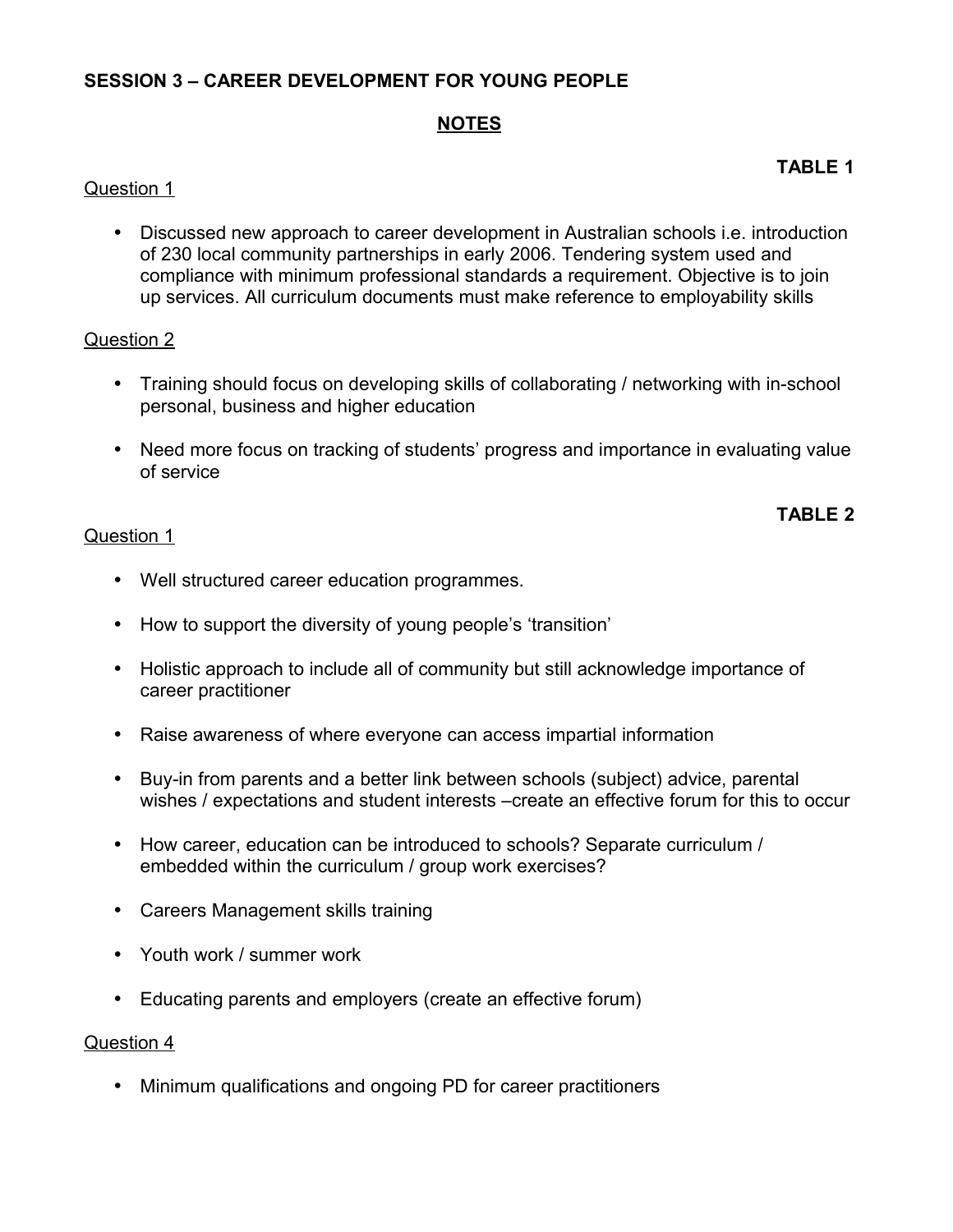- Extend 'career' training into other qualifications elective papers for youth workers / social workers / health workers.
- Focus on different delivery styles, eg. using ICT, group work as well as face to face.
- Recognising the need of young people
- Evidence of professional standards conduct
- Review qualifications

# **TABLE 3**

- How would career development services need to be changed?
	- $\circ$  We need to teach the content in a way that is real for students
	- o We need to ensure that teachers of career curriculum are trained
	- o Can we think about ways to teach decision-making processes? It does not have to even be a career curriculum – e.g., teaching critical thinking skills.
	- $\circ$  Embedding career issues within the general curriculum of all subjects
		- Problem teachers are being asked to add content to curriculum that they are not interested in and are not prepared for.
	- $\circ$  Issue: who in the school is responsible, and where is that housed?
	- o Can the use of team teaching, using both career and subject experts assist?
- In Ireland trying to integrate LMI into teaching; translating LMI into a user friendly language.
- Use of a workplace certificate / training for students
- May need to change resourcing structure for specialist career service providers currently guidance people doing too much personal / social counseling.
- Teachers should be trained in a variety of support areas in addition to their subject areas.

## Key Points

- Career Services must be properly resourced Cring-fenced money
- outputs and outcomes must be clearly identified.
- BOTH: of the above need a clear policy position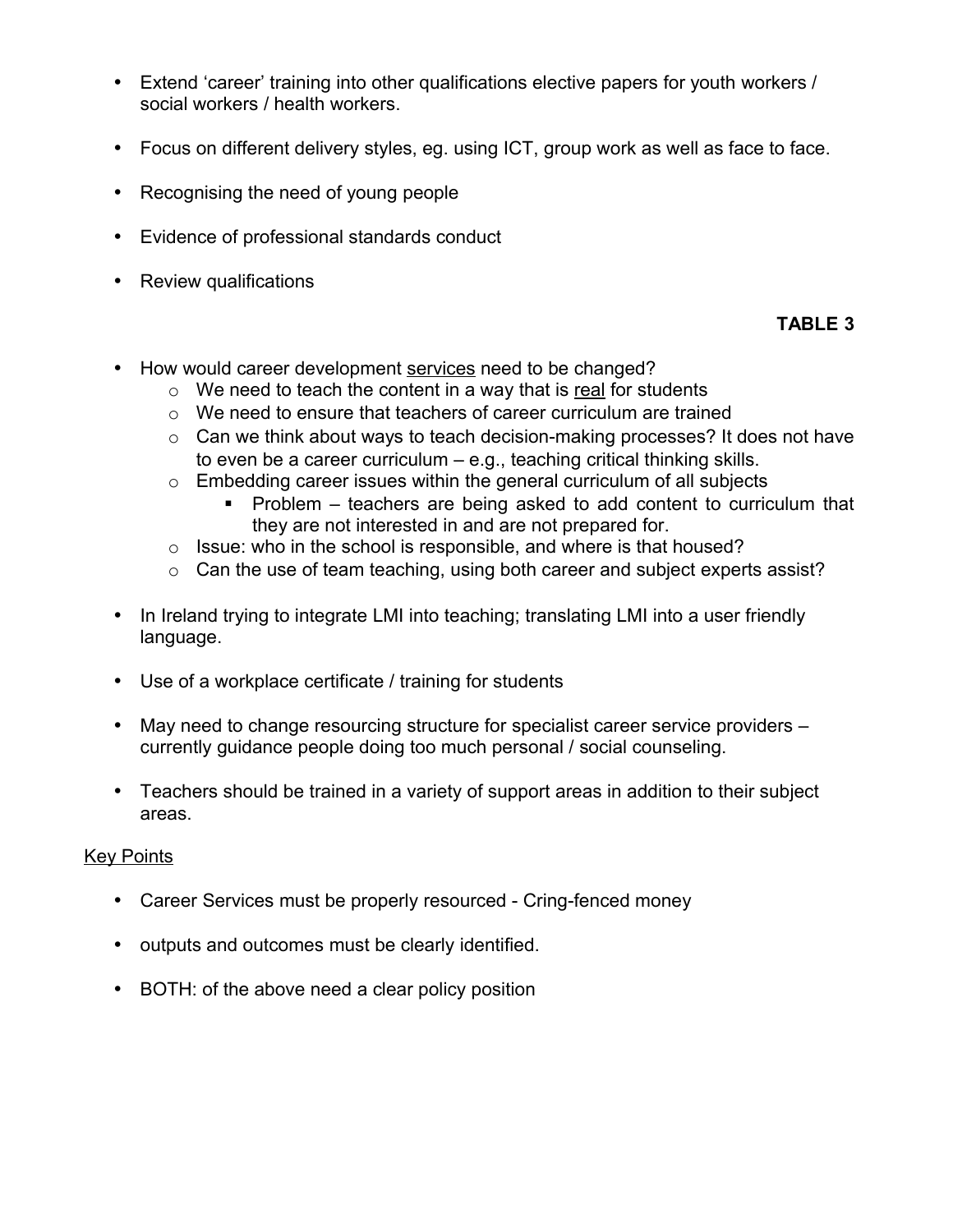## Selected questions

- If national guideline for career development services delivered at the school level (various types) exist and function properly?
- How to educate and prepare teachers and school leavers and more adjusted to demand side of the labour market?
- How to improve cooperation between educational sector and business, in the context of labour market challenges?
- How to develop work experience among school leavers before graduation- which is important for strengthen their starting position at the labour market?
- If we have in curricula some subjects connected with sociology, economy, entrepreneurship, to understand more the modern world of work?
- If the model of forecasting of future occupations exist as an important factor for employers and educational systems?

## Question 2 the big issues

- Bridging the policy gap between education and employment departments- more innovative joint projects
- Teaching, research and evidence-base topics eg. identify, analyzing **and** using relevant materials that demonstrate impact and economic shifts/labour market trends
- Access to experiential learning in the workplace ie. employer alliances with schools, colleges, universities linking **career 'specialists'** with (employer) **business inputs**. (Use of media, influence attitudes, values and beliefs)
- National guidelines linked to service delivery requirements that are more closely 'tagged' monitored by funding agencies and professional associations.

#### Question 4

- Training to be taken out of the 'silos' eg. link education, psychology, economics and business (inter-disciplinary approaches)
- Embedding 'career modules' aimed specifically at key stakeholders eg. teachers, leaders, employers within professional programmes
- Flexible learning modules (accredited **and** non-accredited)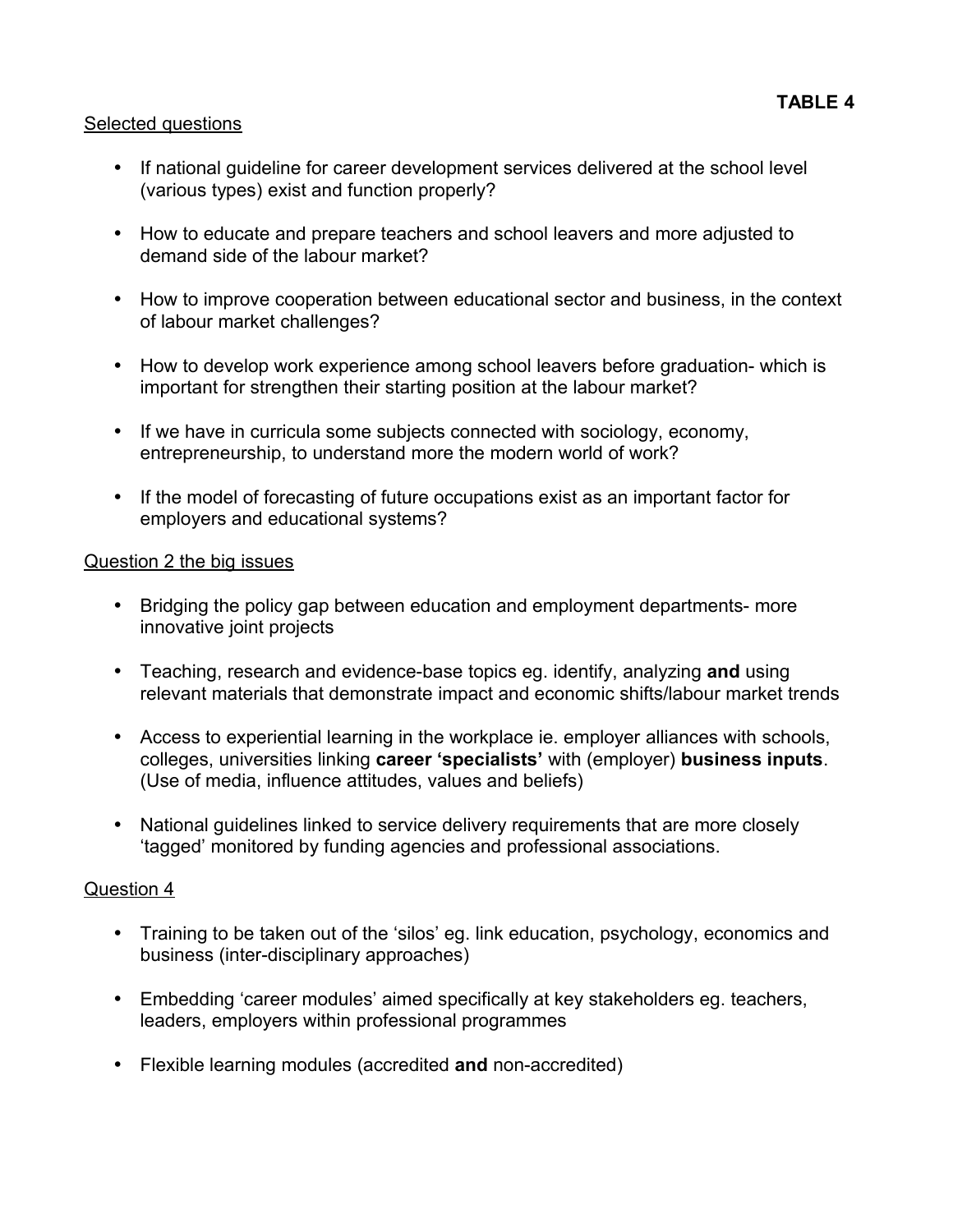## Question 2

- Youth in exploration phase but no ready to make decisions, insufficient ability to make decisions that include demand side.
- Career development should be provided by more than the school. Career counsellors want to focus on individuals. Need to allow youth the opportunity to explore. Recognition of the demand side.
- Tension between career practitioners in schools and employers wanting a trained work ready young person.
- Employers can be encouraged to participate by appealing to profit motive of business getting the right person.
- Need increased information about labour market conditions and occupational information (not statistics). Employers have a role in providing information about industries/occupations. Need for careers expos to expose young people to occupations.
- Teach young people to access and interpret information but need employers to provide raw data.

## Question 4

- Specialised training for career counsellors including accessing information and assisting young people to access and interpret information.
- Map of competencies practitioners need.
- Counsellor is the intermediary between student and employer.

#### Important Point:

• How can we improve relations between employers and professionals?

#### Question 2

**TABLE 6**

- Supply and demand are intertwined
- Changes are inherent
- Participation of employer is critical
	- o Visiting workplace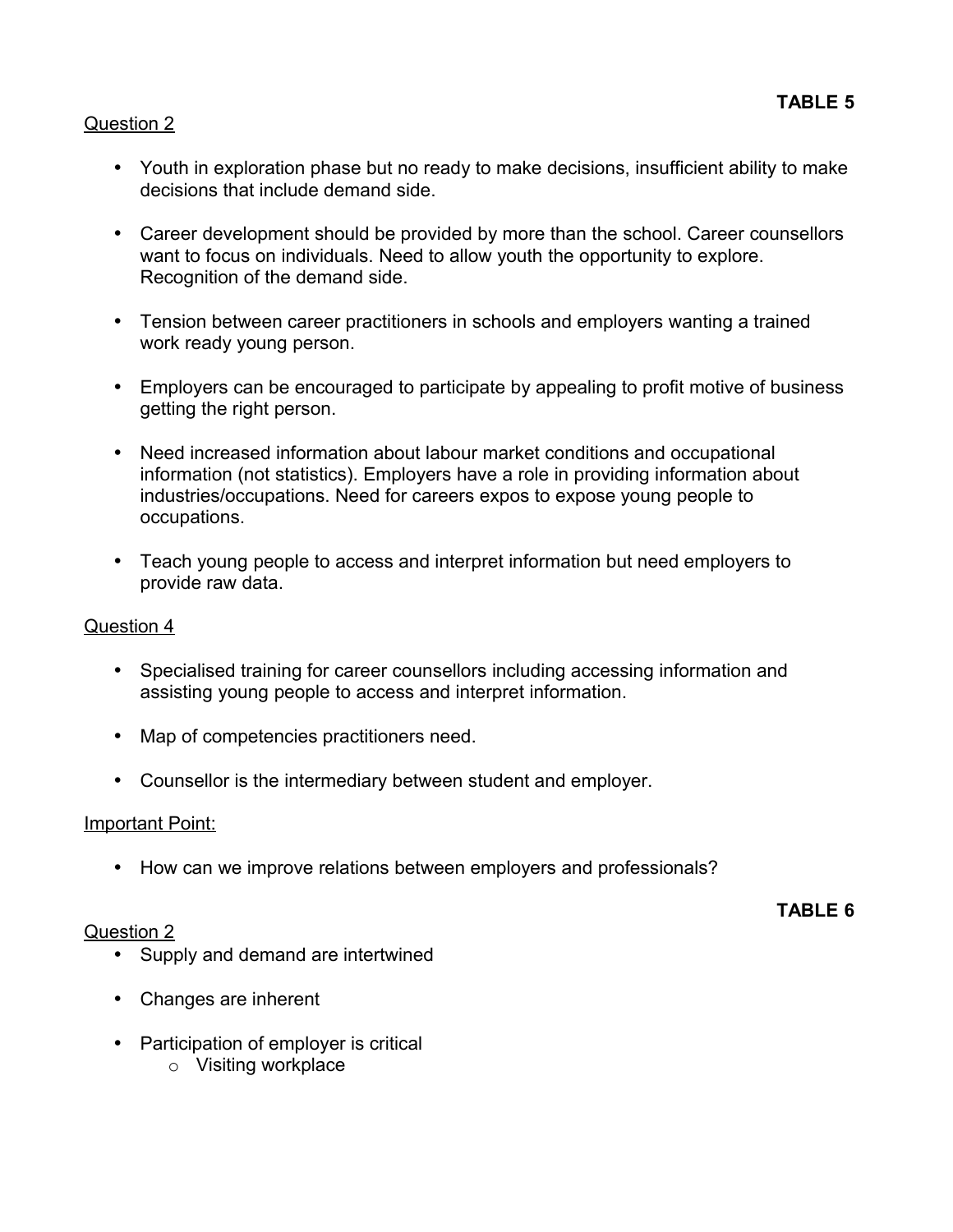- o Direct contact with practitioner and clients
- Any kind of work experience is valuable
- Need flexibility
- Role of parents is critical

# Question 4

- Move to developing skill sets rather than providing advice / counseling
- Need to inculcate that new qualifications and flexibility are required eg. 5-10 years period.
- Concern re issues of having appropriately qualified trainers of practitioners into future



# Key Points

- Shift from traditional approach to development of career management skills / competencies
	- o Roles change (client and practitioner)
	- o Credentialing (pre-service and in-service)
	- o Role of parents critical
	- o Role of employers critical

# **TABLE 7**

- 2. Do we know enough about what we need to know on the demand side before we can develop appropriate services and responses (Donald Rumsfeld)
- 4. Need to rethink pre-entry training and relationship to ongoing CPD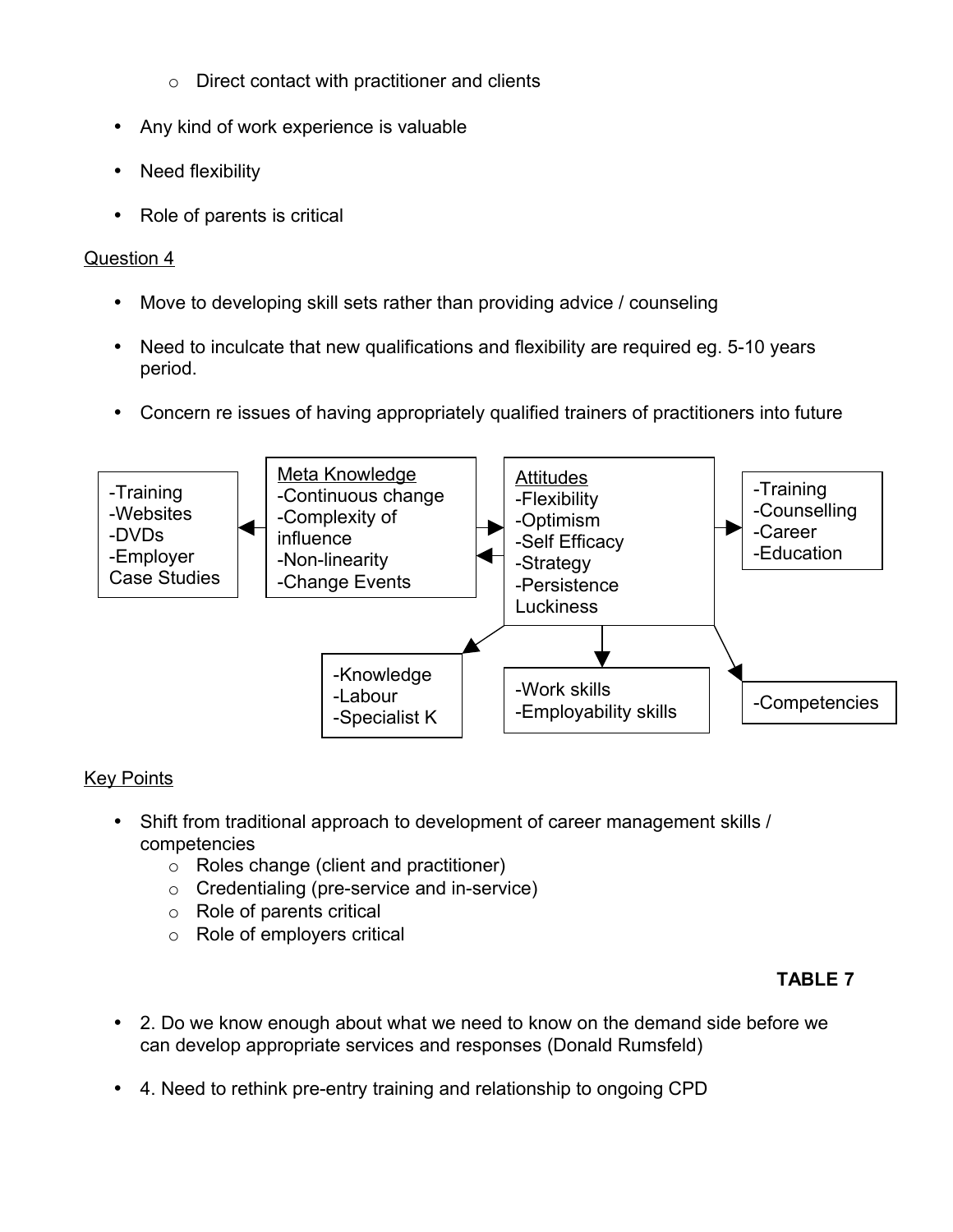- $\circ$  new focus on self- management skills facilitation and evaluation with accountabilities. Ability to see the bigger policy picture. Negotiation skills for effective partnerships.
- 4. Career development for young people (workforce preparation)
- Is demand and supply mutually exclusive? We discussed the need for more sophisticated dialogue between the parties to pull this together and turn the tensions into an opportunity for a win/win situation
- However, tension exists due to a lack of trust and understanding eg. shareholder interest
- Can the supply side be seen by employers in the same way as corporate social responsibility in terms of the bottom line and business benefits
- What can employers get back in the market from the supply side
- What do we really know about the demand side- we need feedback about the movements in the labour market especially jobs compared to entry to HE/VET
- We need to ask for LMI as it is seen in economic terms rather than career planning purposes. We need high quality consistent LMI. In Australia there is a website by Dept workforce participation with LMI highlighting the movements.
- As a teacher I have a demand to know about career information to keep aspirations realistic. It can be accessed by students direct
- Industry produced information about pathways and opportunities available in Australia
- Short loop between supply/demand especially for adults. Can lead to continued mismatch in skills and job availability.
- How can we more actively engage the demand side to ensure well-informed career decisions which lead to action
- Need to equip individuals with skills to search for the LMI and understand how to apply it in career decision-making
- 4) Practitioner training
	- o Need to refocus this to cover;
	- o Self-management skills
	- o Evaluating culture with accountability
	- o See bigger picture
	- o Negotiation skills for effective partnerships

## Examples of progress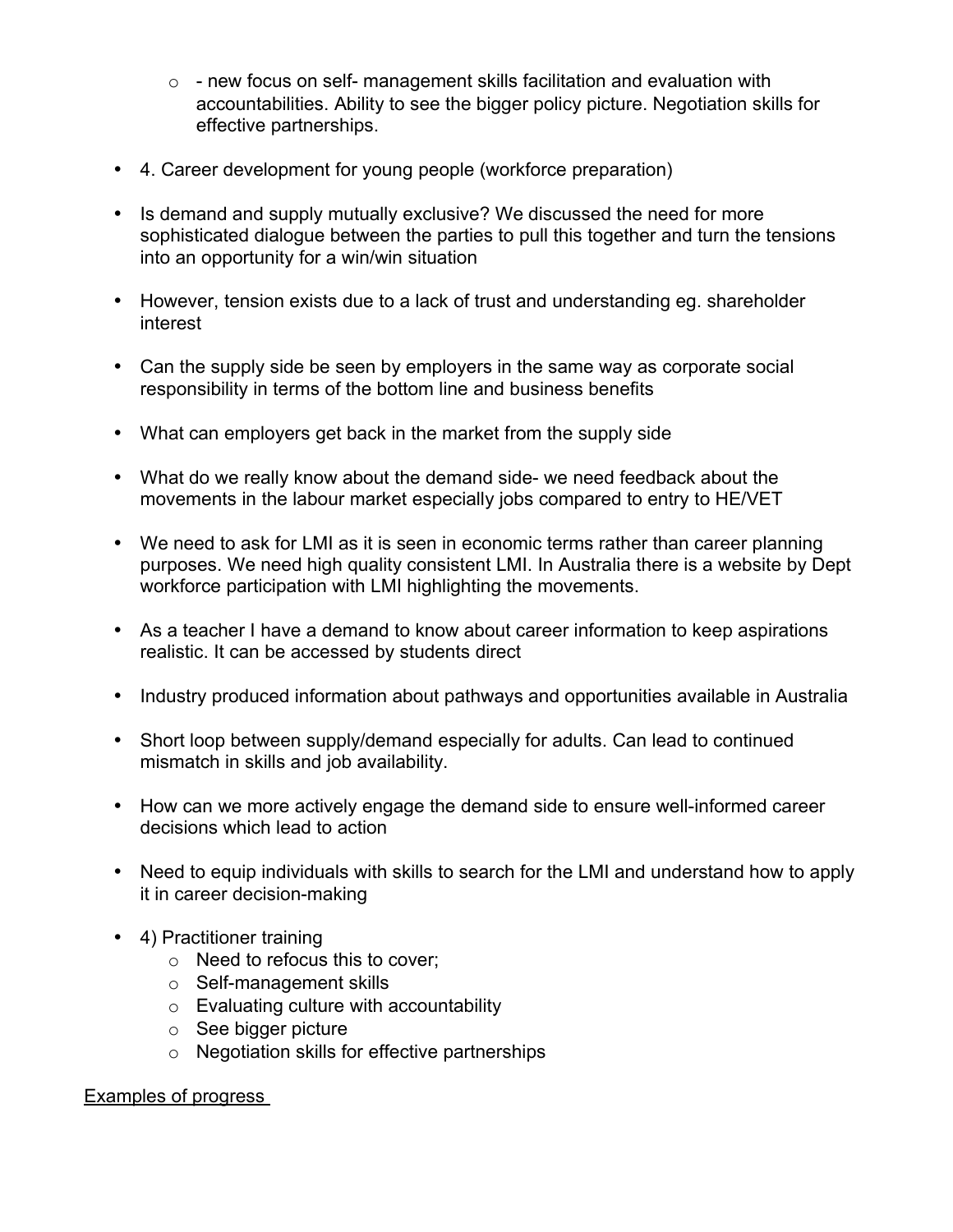- New Zealand supporting new programs to retrain existing staff- muscle as consumers of the program
- Careers Scotland with a new approach to development of a new course with the organizations funding as a lever to change
- Botswana- moving to a more self-supervised method of training with regular assessment and feedback based on University of Michigan with input from other stakeholders as influencers on the content

## Key points

- Statement of outcomes needed or trainers not held to key areas **and**
- how do we have more influence of public policy on training content?
- Need to have a more seamless approach to pre-entry training and work in CPD
- Need to review initial and continuous training

## Question 3

**TABLE 8**

## 3 a)

- Major tasks / goals
	- o develop personality of young people concerning needs and demands of labour market in general – also personal skills, entrepreneurial spirit, self-activity
	- $\circ$  learn content, knowledge & skills & **apply** put learning into practice.
- Funding / mission dictates focus of service
- Must be high priority if government promotes life-long learning
- Partnerships needed

#### 3 b)

- Regional / local differences
- Offering options try out different workplaces (school manages)
- Serious long term process needed before choice / entry into post-secondary options

## Question 4

• Change mindset & learning programs to move from one point in time to lifelong career development